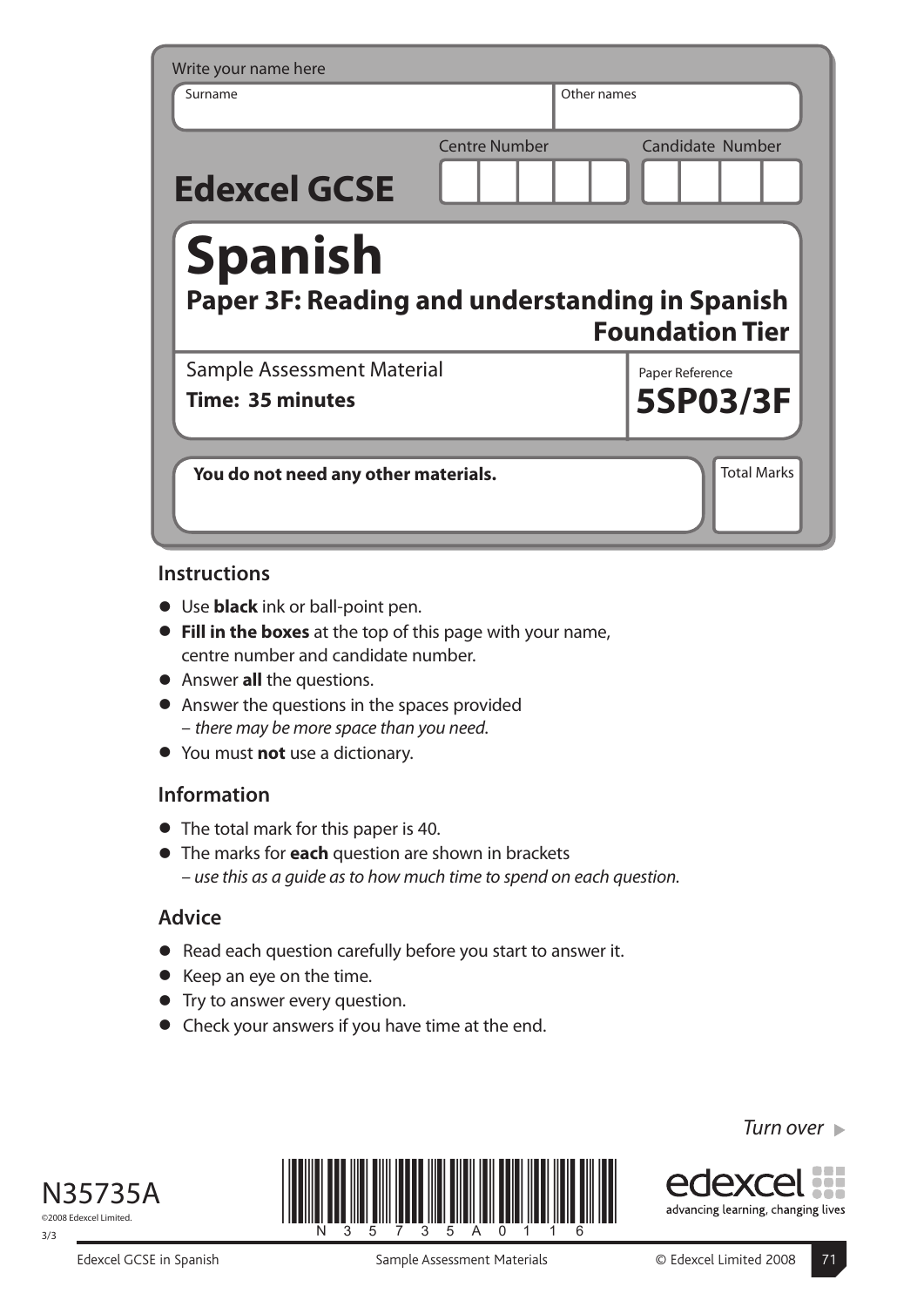### **In the town centre**

## **Answer ALL questions.**

Some questions must be answered with a cross in a box  $\boxtimes$ . If you change your mind about an answer, put a line through the box  $\mathbb X$  and then mark your new answer with a cross  $\mathbb X$ .

**1** What is there to see in the town centre?

Visite el Centro Comercial de Zaragoza:

- Museo
- **Farmacia**
- Restaurante
- Bolera
- Iglesia

# Put a cross  $\boxtimes$  in the **four** correct boxes.

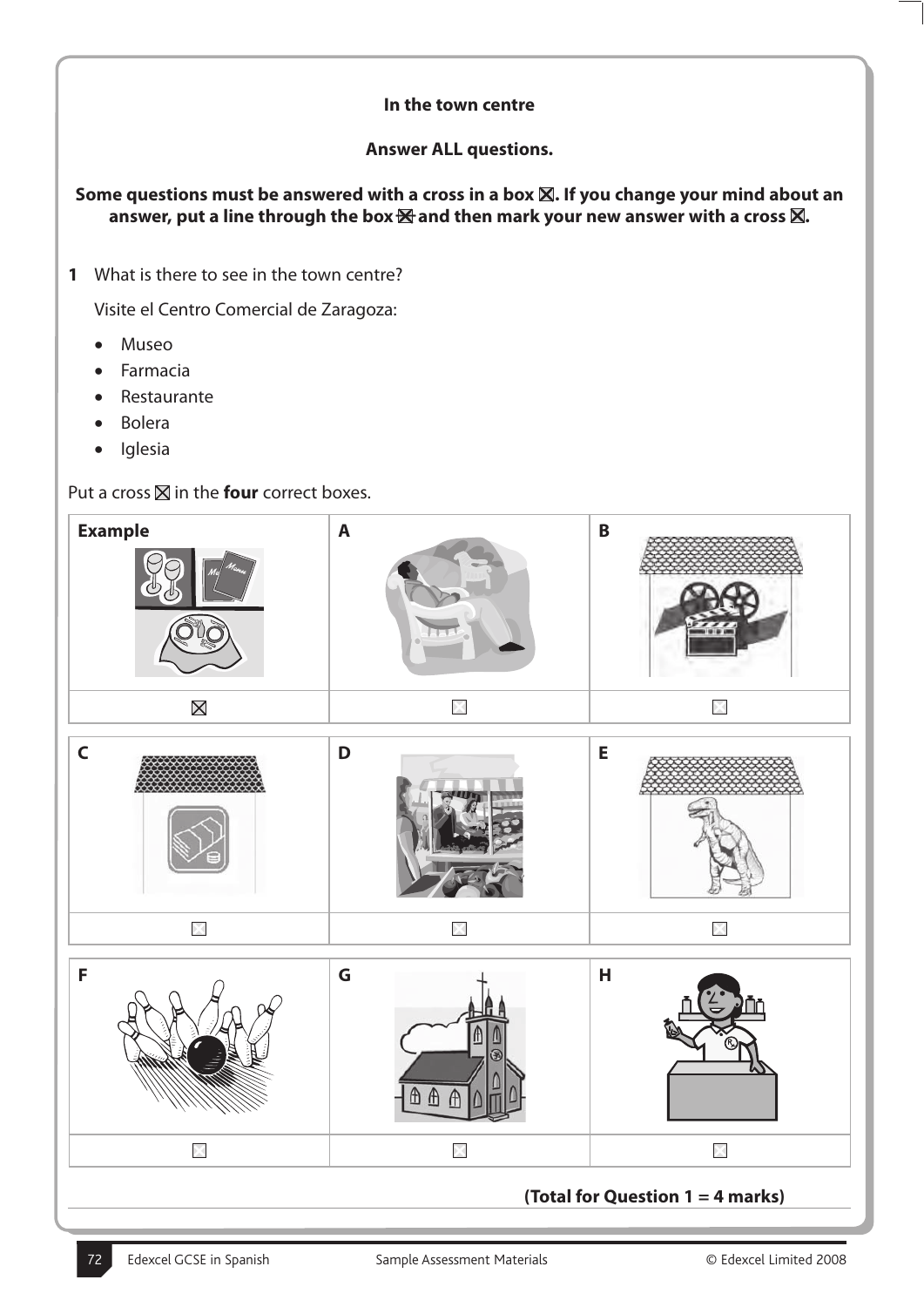#### **In the hotel**



*Todas las habitaciones:* Baño, ducha, teléfono, televisión por cable Restaurante: Terraza/interior, desayunos y cenas Salas de reuniones: Internet, Tel./Fax/Videoconferencia Aparcamiento: Privado, seguridad 24 h.

**2** Match the hotel facilities to those in the grid below.

Put a cross  $\boxtimes$  in the **four** correct boxes.

| <b>Example: Internet</b>        | $\boxtimes$    |
|---------------------------------|----------------|
| $(a)$ lift                      | $\mathbb{R}^2$ |
| (b) meals (breakfast & evening) | X              |
| (c) playground                  | ×              |
| (d) car park                    | M              |
| (e) shower                      | ×              |
| (f) TV                          | X              |
| (g) balcony                     | ÞК             |
| (h) swimming pool               |                |

# **(Total for Question 2 = 4 marks)**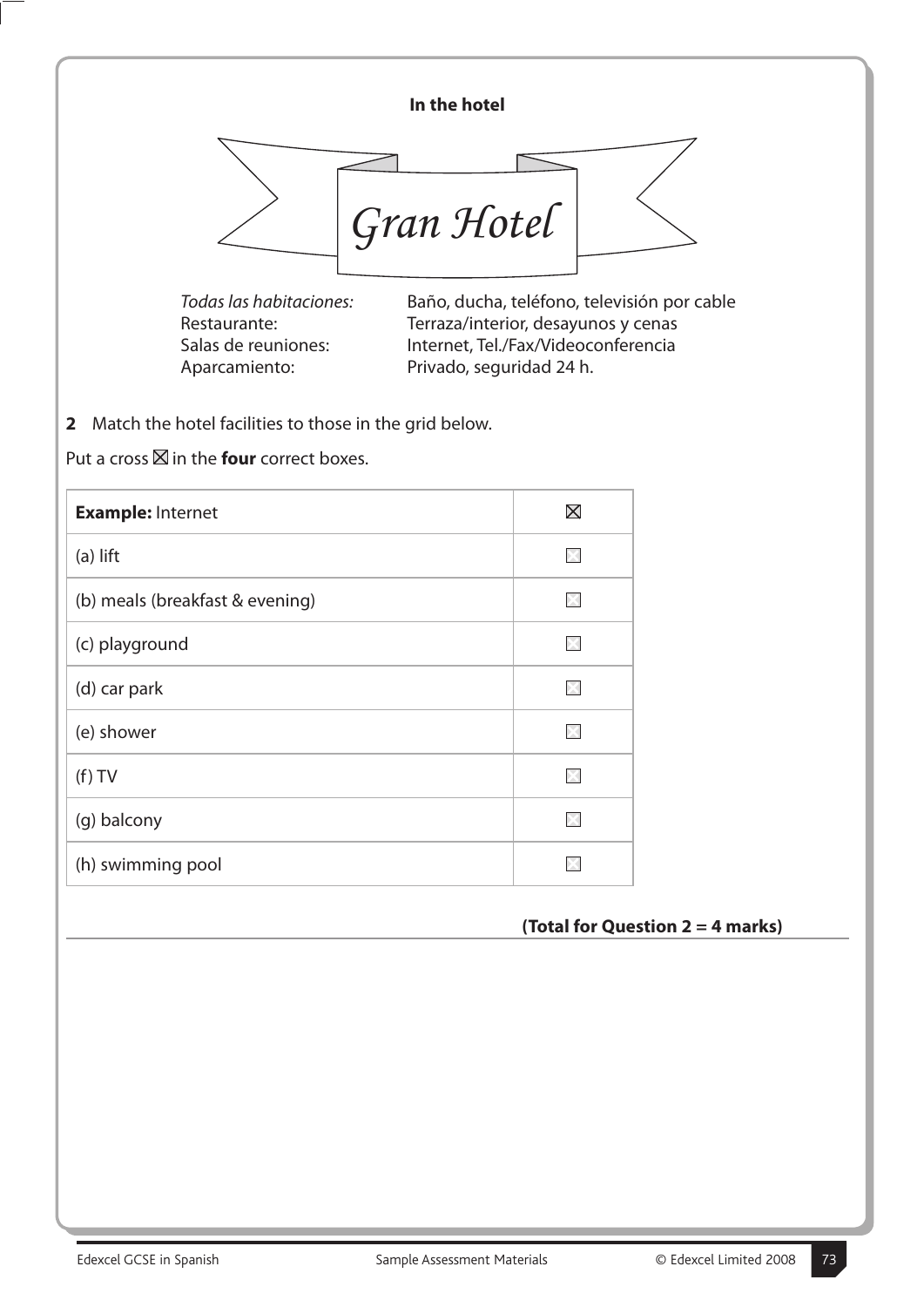# **The weather forecast**

**3** Match the weather reports to the correct symbols.

# **Example:** En el norte:

 Buen tiempo previsto por la mañana: habrá un sol espléndido con temperaturas de  $30^\circ$  C.

 **A** En el sur:

Del mar Mediterráneo soplarán fuertes vientos del este a 55 km/hora.

 **B** En el este:

Lluvias generalizadas provenientes del interior del país.

 **C** En el oeste:

Las nubes cubrirán el sol durante todo del día.

 **D** En el centro:

Por la tarde habrá tormentas que durarán hasta la medianoche.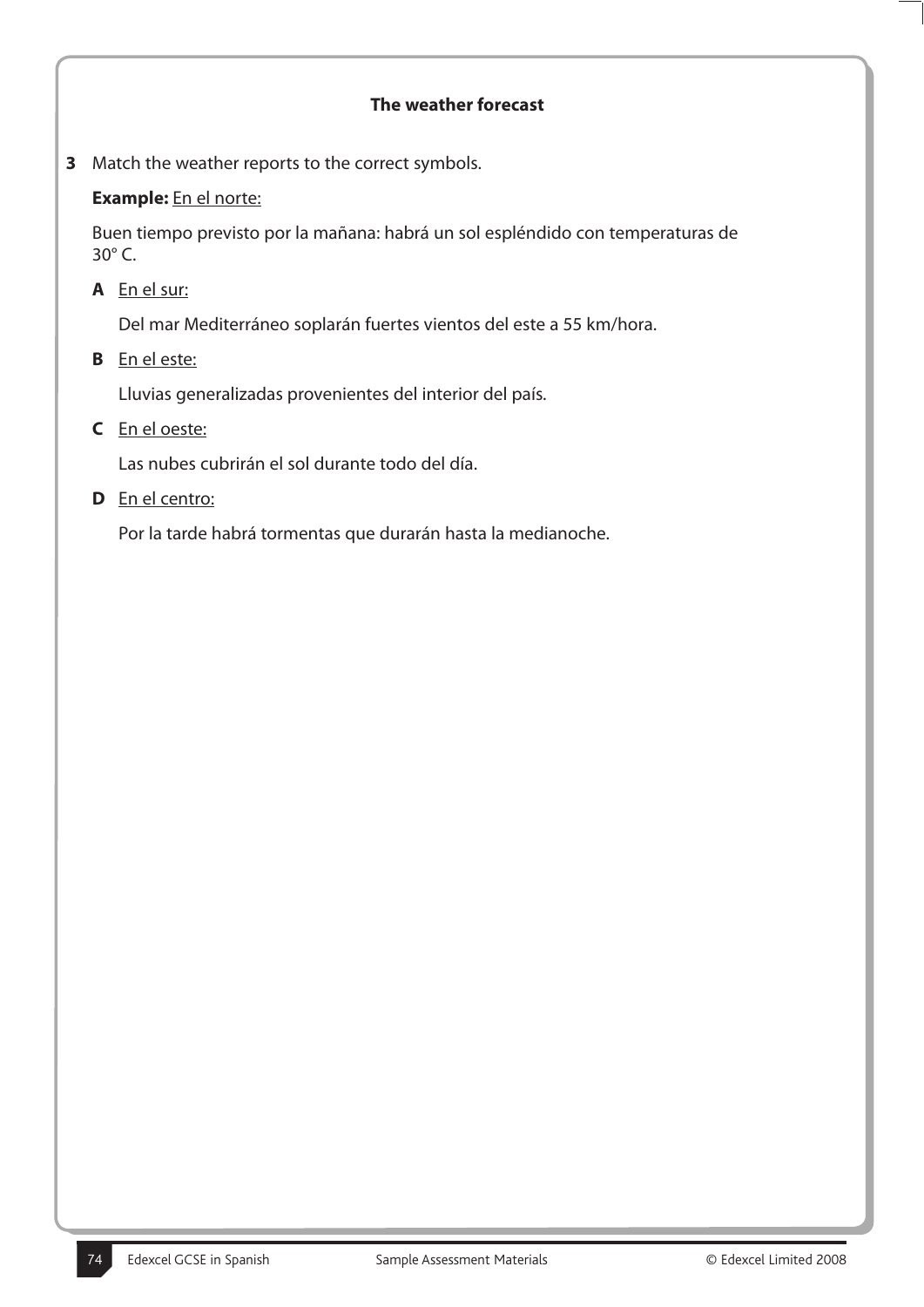Put a cross  $\boxtimes$  in the **four** correct boxes.

|          | <b>Example:</b><br>North                                            | $\boldsymbol{\mathsf{A}}$<br>South | $\pmb B$<br>East | $\mathsf C$<br>West | $\mathsf D$<br>Centre |
|----------|---------------------------------------------------------------------|------------------------------------|------------------|---------------------|-----------------------|
| بہد<br>ω | $\mathsf{X}% _{0}^{X\rightarrow\mathsf{Y}}\left( \mathsf{X}\right)$ | $\times$                           | $\times$         | $\times$            | $\times$              |
|          | $\mathbb{X}$                                                        | $\times$                           | $\times$         | $\times$            | $\times$              |
|          | $\sum_{i=1}^{N}$                                                    | $\times$                           | $\geq$           | $\times$            | $\boxtimes$           |
|          | $\mathbb{X}$                                                        | $\mathbb{X}$                       | $\geq$           | $\geq$              | $\boxtimes$           |
|          | $\overline{\mathbb{X}}$                                             | $\times$                           | $\boxtimes$      | $\times$            | $\boxtimes$           |
|          | $\times$                                                            | $\boxtimes$                        | $\times$         | $\times$            | $\times$              |

# **(Total for Question 3 = 4 marks)**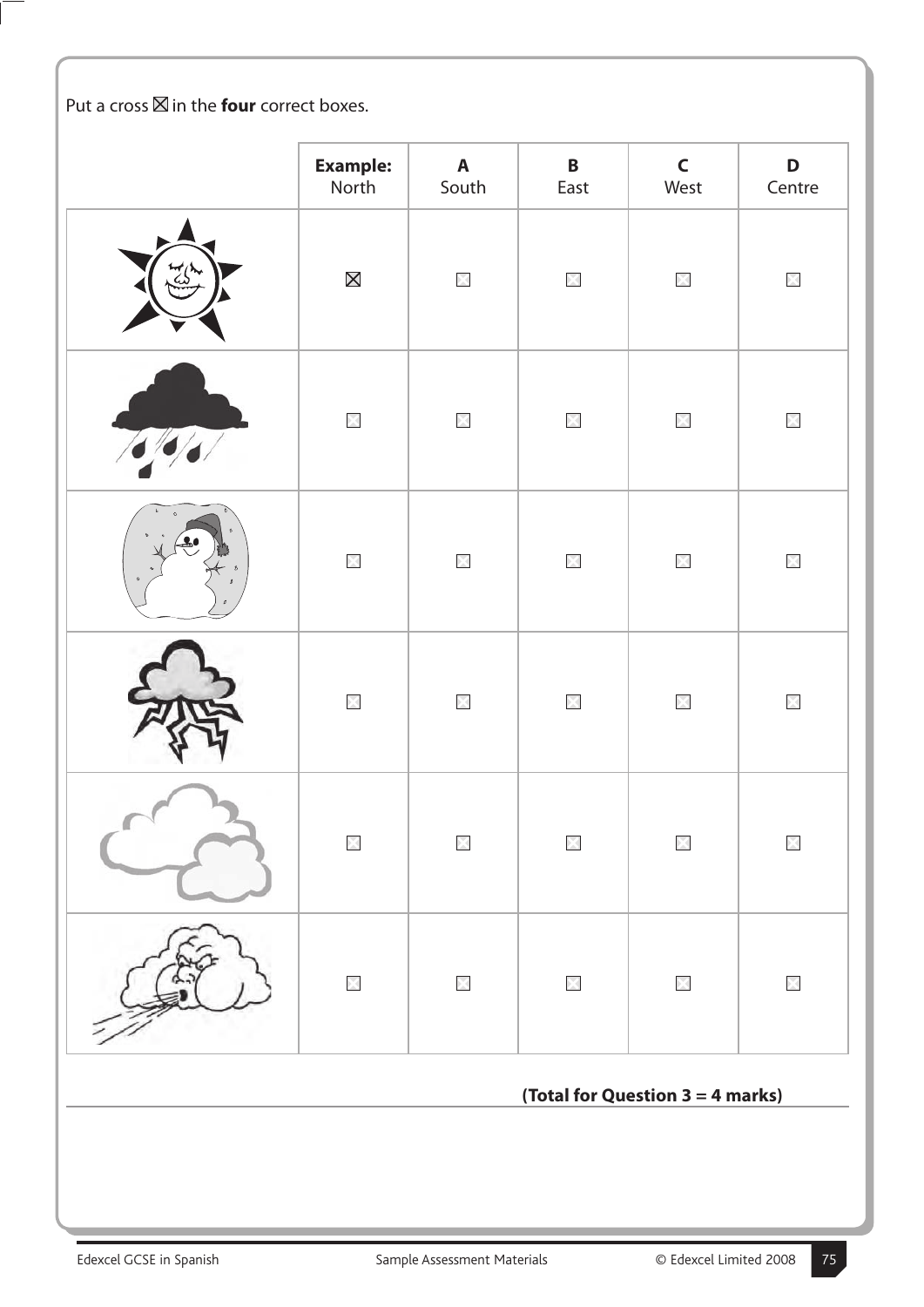### **Maria's life**

# **4 Read this email from María.**



## **¡Hola!**

**Soy una chica de Zaragoza. Allí nací el 10 de febrero de 1990.** Ahora estudio arquitectura en la Universidad de Valencia. Es una carrera muy exigente. El año pasado, terminé el Bachillerato y estudié inglés y francés en el Instituto de Idiomas. Ahora no tengo tiempo. Me gusta mucho nadar en el mar y siempre que puedo me voy a la playa.

Cuando termine la carrera me gustaría montar mi propia empresa y construir villas de lujo en la costa.

What did María do, what does she do now and what will she do?

Put a cross  $\boxtimes$  in the **four** correct boxes.

|                          | past        | present | future                           |
|--------------------------|-------------|---------|----------------------------------|
| <b>Example: Zaragoza</b> | $\boxtimes$ |         | $>\zeta$                         |
| (a) Swimming             | $\times$    |         | $>\left\vert \cdot\right\rangle$ |
| (b) French and English   | $\times$    | ÞК      | X                                |
| (c) Architecture         | $\times$    | X       | ×                                |
| (d) Luxury villas        | ×           |         |                                  |

# **(Total for Question 4 = 4 marks)**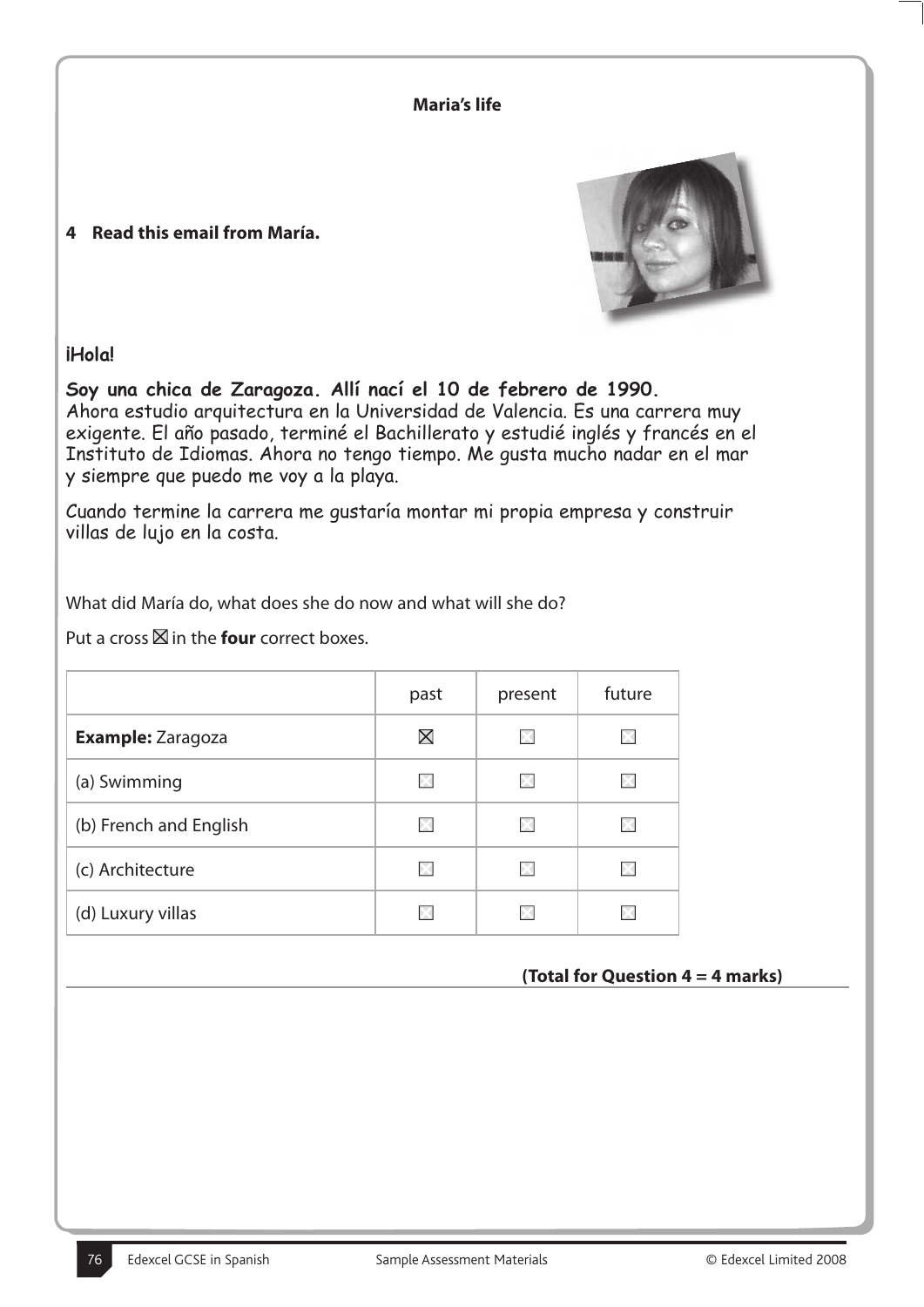### **Free time**



# **5** What leisure activities do young people like best?

| A  | Montar a caballo | 29% |
|----|------------------|-----|
| B  | Fútbol           | 14% |
| C  | Esquiar          | 17% |
| D  | Gimnasio         | 9%  |
| E. | Nadar            | 11% |
| F  | Monopatín        | 20% |

Put the correct letter in each box.

| <b>Example:</b><br>Football | B |
|-----------------------------|---|
| (i) Skateboarding           |   |
| (ii) Horse Riding           |   |
| (iii) Gym                   |   |
| (iv) Skiing                 |   |

# **(Total for Question 5 = 4 marks)**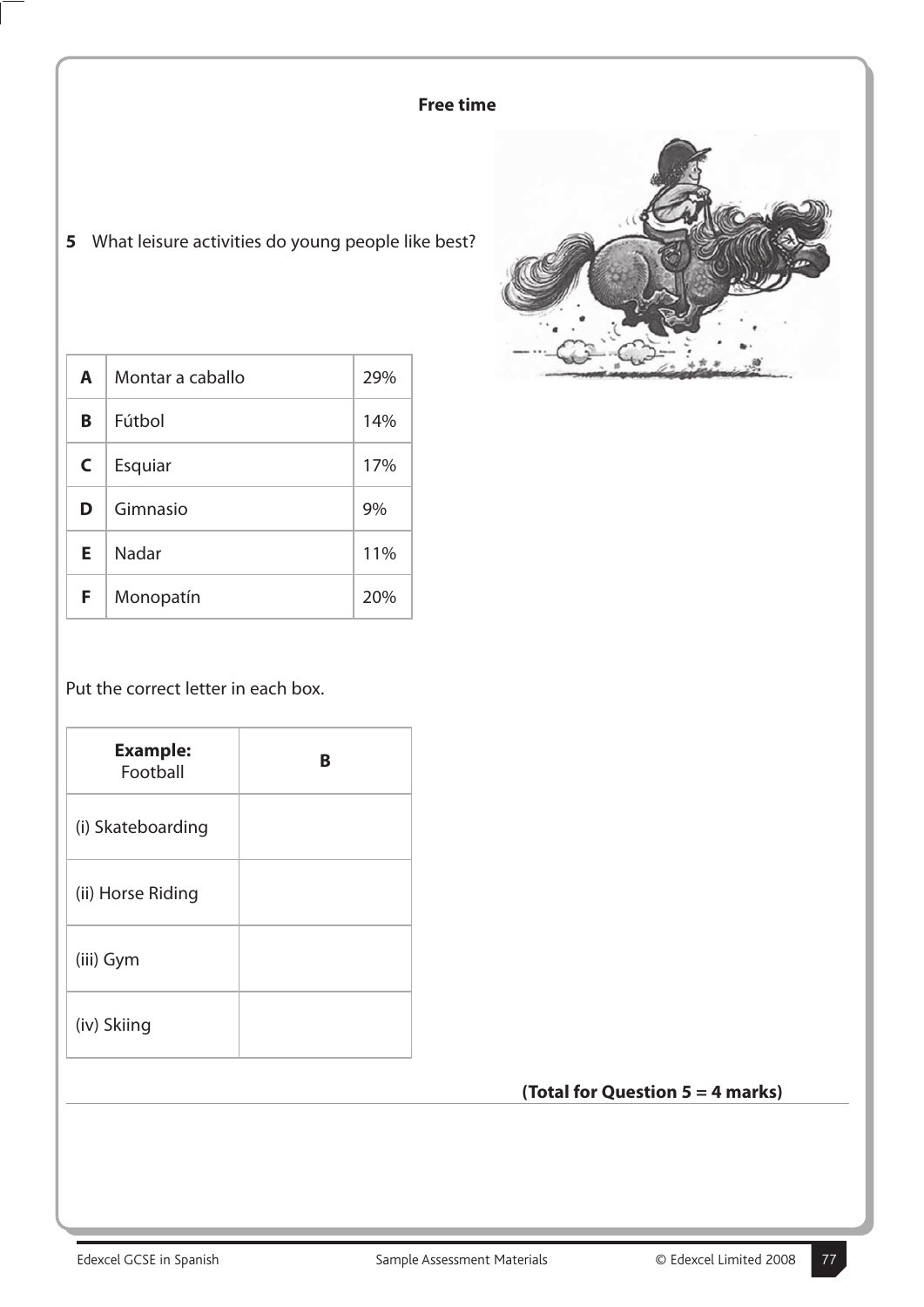| How do these people get around the town of Valencia?      |             |             |                               |                                                    |             |
|-----------------------------------------------------------|-------------|-------------|-------------------------------|----------------------------------------------------|-------------|
|                                                           |             |             |                               |                                                    |             |
| <b>Marisol:</b>                                           |             |             | Viajo en tren todos los días. |                                                    |             |
| Ángel:                                                    |             |             |                               | Normalmente voy con mi coche. Me encanta conducir. |             |
| Ana:                                                      |             |             |                               | Viajo siempre en metro. Es barato.                 |             |
|                                                           |             |             |                               |                                                    |             |
| <b>Carlos:</b>                                            |             |             |                               | Monto en bicicleta. Es más ecológico.              |             |
| Begoña:                                                   |             |             |                               | Prefiero viajar en autobús. Es práctico.           |             |
| Put a cross $\boxtimes$ in the <b>four</b> correct boxes. |             |             |                               |                                                    |             |
|                                                           | Marisol     | Ángel       | Ana                           | Carlos                                             | Begoña      |
| <b>Example: Train</b>                                     | $\boxtimes$ | $\times$    | $\times$                      | $\times$                                           | $\times$    |
| (i) Bus                                                   | $\times$    | $\times$    | $\times$                      | $\times$                                           | $\times$    |
|                                                           | ×           | $\boxtimes$ | $\times$                      | $\boxtimes$                                        | $\times$    |
| (ii) Bike<br>(iii) Car                                    | $\times$    | $\times$    | $\boxtimes$                   | $\times$                                           | $\boxtimes$ |
| (iv) Underground                                          | $\times$    | $\times$    | $\times$                      | $\times$                                           | $\times$    |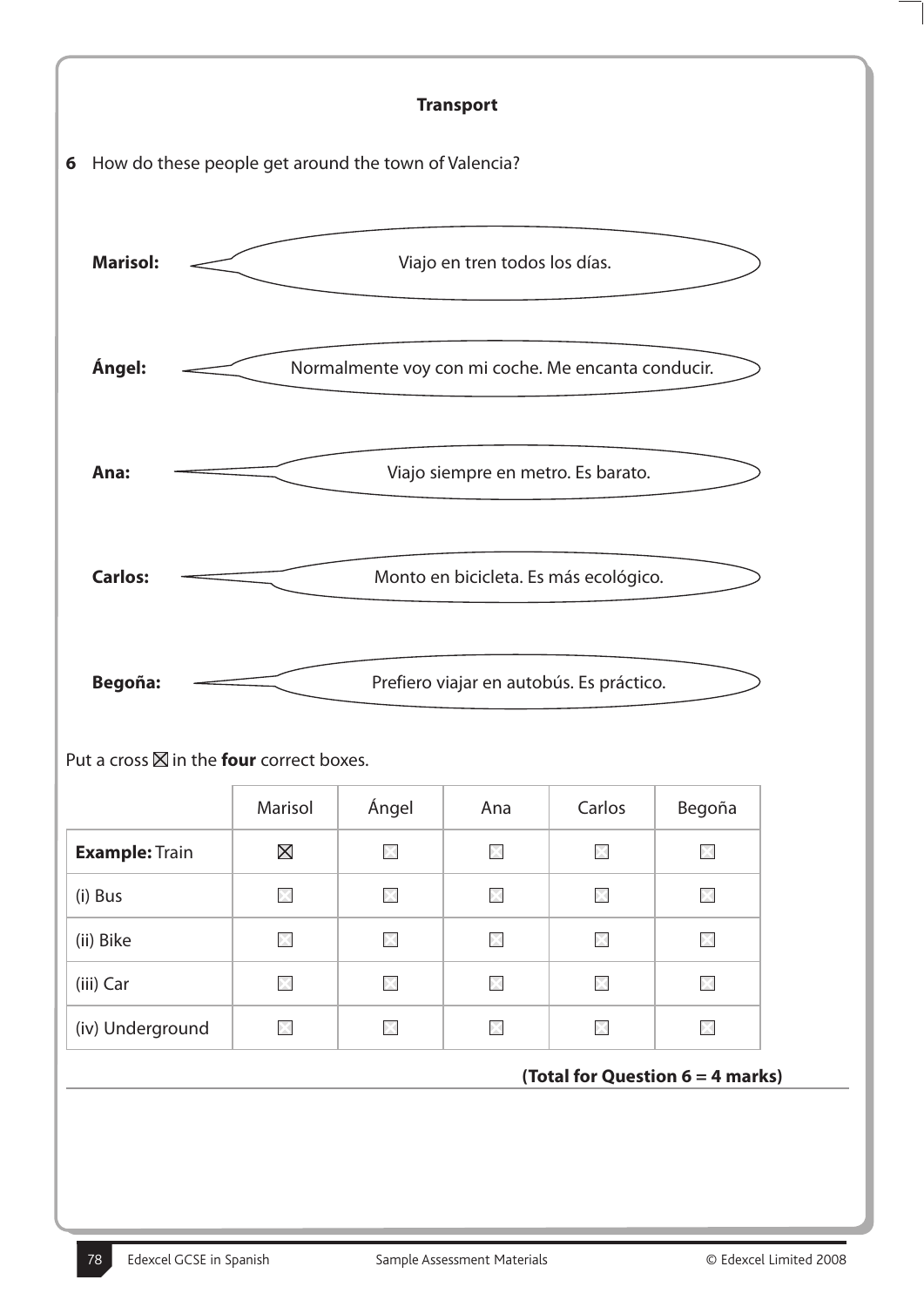#### **Job opportunities**



## **7** Which job is it?

### **Oferta de empleo**

- **A** Se busca persona joven con buenas referencias para cuidar niños los fines de semana. Preguntar por Sra. Gómez, teléfono 661 543 332.
- **B** Se necesita mecánico/a con experiencia en motores diesel. Llamar mañanas al 91 444 333.
- **C** Persona con experiencia en plantar flores de temporada. Trabajo a tiempo parcial (12 horas por semana) en el parque. Teléfono: 667 27 36 37.
- **D** Se busca persona joven con o sin experiencia para servir comidas y bebidas en terraza de establecimiento muy popular. Turno de noche. Interesados preguntar por Paco en el 976 15 38 50.
- **E** URGENTE: Se necesita conductor/a con 10 años de experiencia para acompañar a altos ejecutivos de importante empresa internacional. Excelente salario, uniforme incluido y buenas propinas. Llamar por las tardes al teléfono 651 364 889.
- **F** Se busca licenciado/a en Informática para curso de verano. Disponibilidad inmediata. Contrato temporal de 3 meses y jornada completa. Salario base más incentivos. Llamar al teléfono 650 322 322.

Put a cross  $\boxtimes$  in **four** the correct boxes.

|                          | A | B           | $\epsilon$ | D  | Е        | F        |
|--------------------------|---|-------------|------------|----|----------|----------|
| <b>Example: Mechanic</b> | X | $\boxtimes$ | ×          | ÞС | ×        | X        |
| (i) Waiter/waitress      |   | ×           | $\times$   | X  | $\times$ | ×        |
| (ii) Gardener            |   | X           | ×          | ÞК | $\times$ | ×        |
| (iii) Teacher            |   | $\times$    | X          | X  | $\times$ | $\times$ |
| (iv) Babysitter          |   | $\times$    | ×          | X  | $\times$ | ×        |

### **(Total for Question 7 = 4 marks)**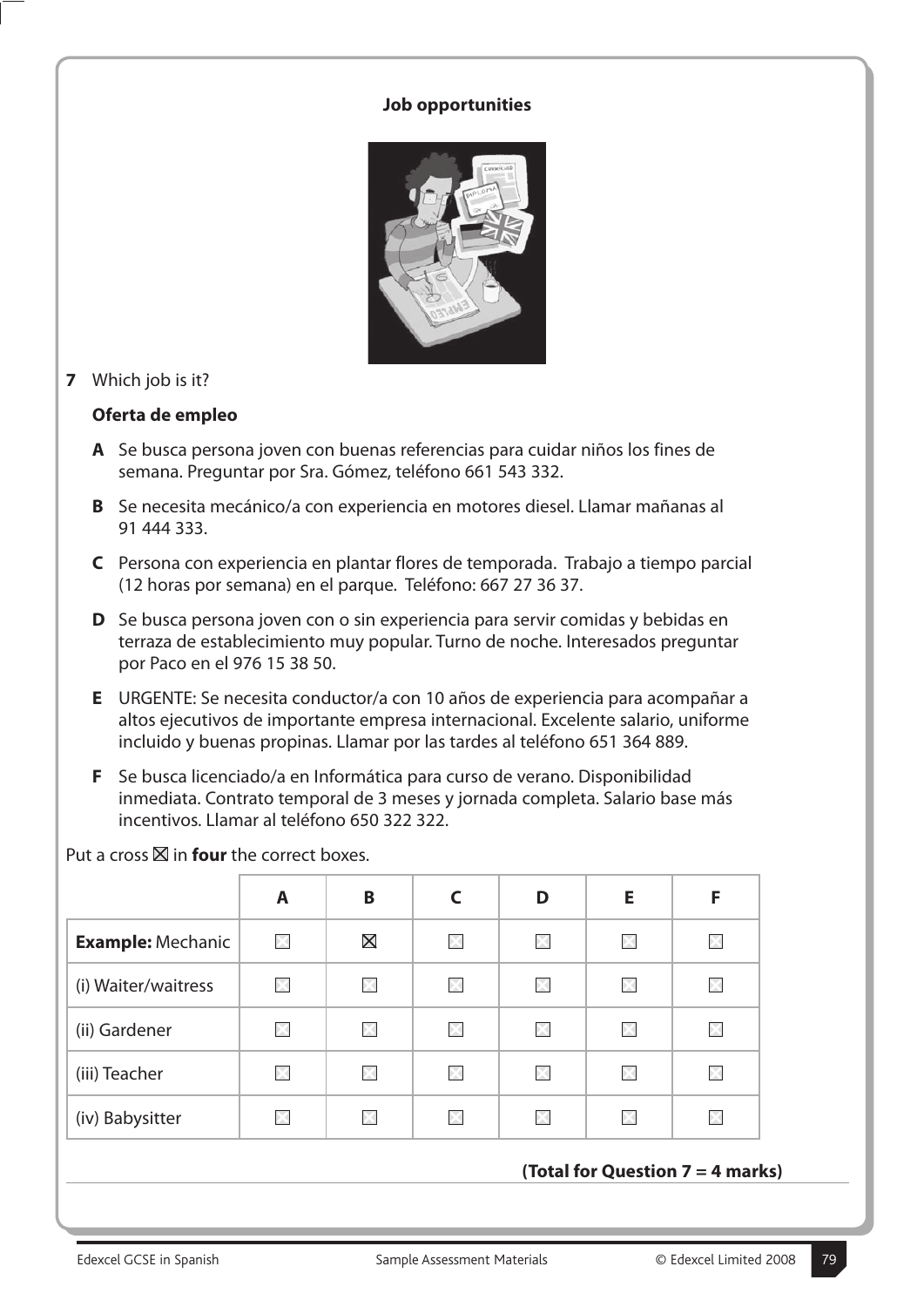### **In the restaurant**

**8** La Sra. Torralba has written a letter of complaint.



Ana Torralba, C/ Mayor, 23 Toledo - 23017

Att. Director, Restaurante El Sol (Málaga)

Toledo, 12 de enero de 2008

Muy señor mío:

En Nochevieja reservé una mesa para seis personas al lado de la ventana en la segunda planta.

Cuando llegamos, el restaurante estaba lleno. Tuve que aceptar una mesa en la planta baja al lado de la cocina.

La cena fue un desastre: sufrimos ruidos y olores de la cocina, el servicio fue muy lento y además el precio fue carísimo.

Para finalizar, intenté hablar con el camarero iy no me escuchó!

Atentamente,

**Ana Torralba**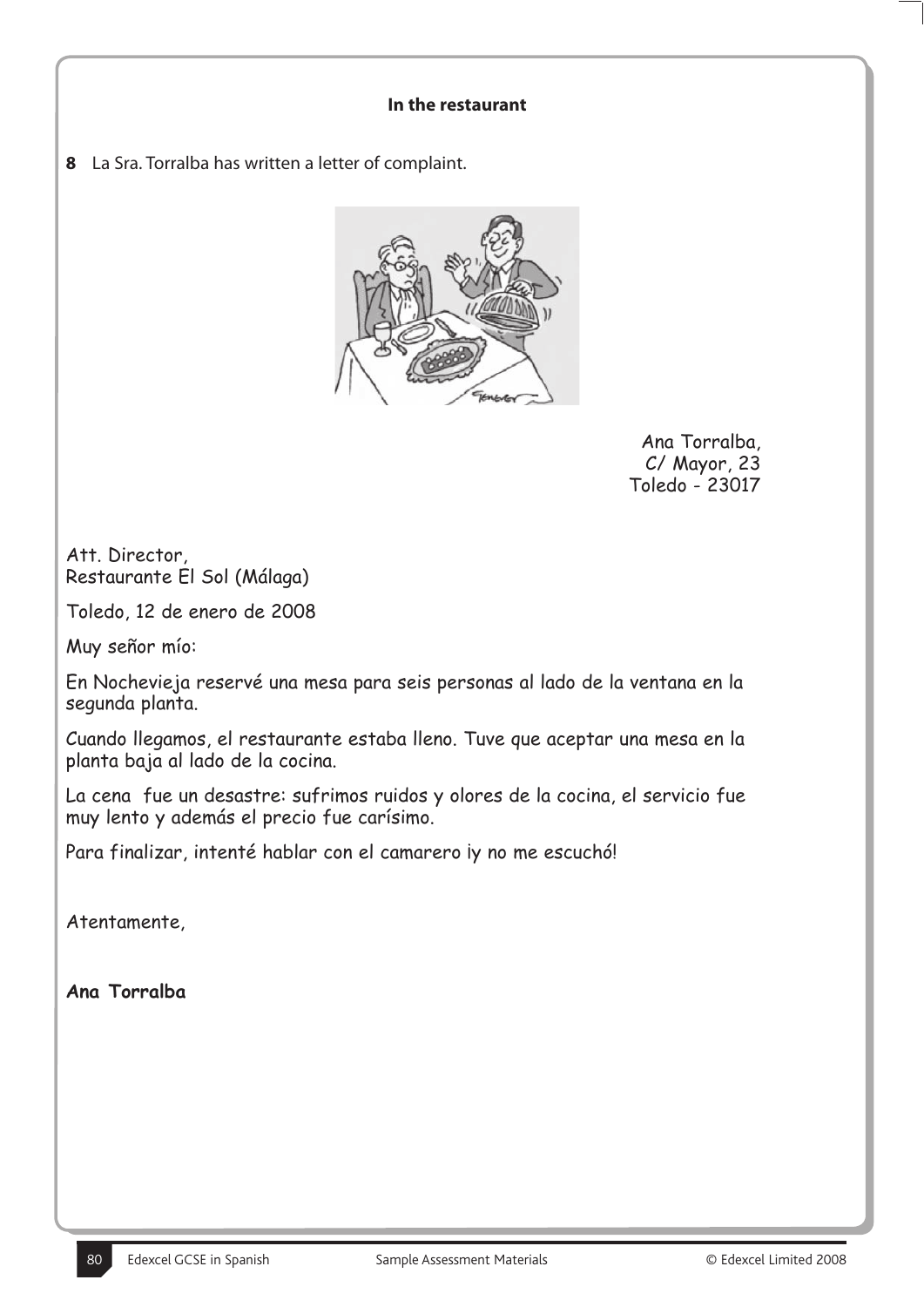# Put a cross  $\boxtimes$  in the correct box.

**Example:** Ana booked a table for...

| (i)   | December 24th             |  |
|-------|---------------------------|--|
| (ii)  | December 31 <sup>st</sup> |  |
| (iii) | January 12th              |  |

# (a) Ana wanted a table...

| (i)   | on the ground floor |  |
|-------|---------------------|--|
| (ii)  | on the terrace      |  |
| (iii) | next to a window    |  |

# (b) The table they were given was...

| (i)   | much too small       |  |
|-------|----------------------|--|
| (ii)  | $\vert$ for 8 people |  |
| (iii) | next to the kitchen  |  |

# (c) The area near her table was...

| (i)   | dirty |  |
|-------|-------|--|
| (ii)  | noisy |  |
| (iii) | dark  |  |

### (d) The food was...

|       | cold      |  |
|-------|-----------|--|
| (ii)  | expensive |  |
| (iii) | salty     |  |

# **(Total for Question 8 = 4 marks)**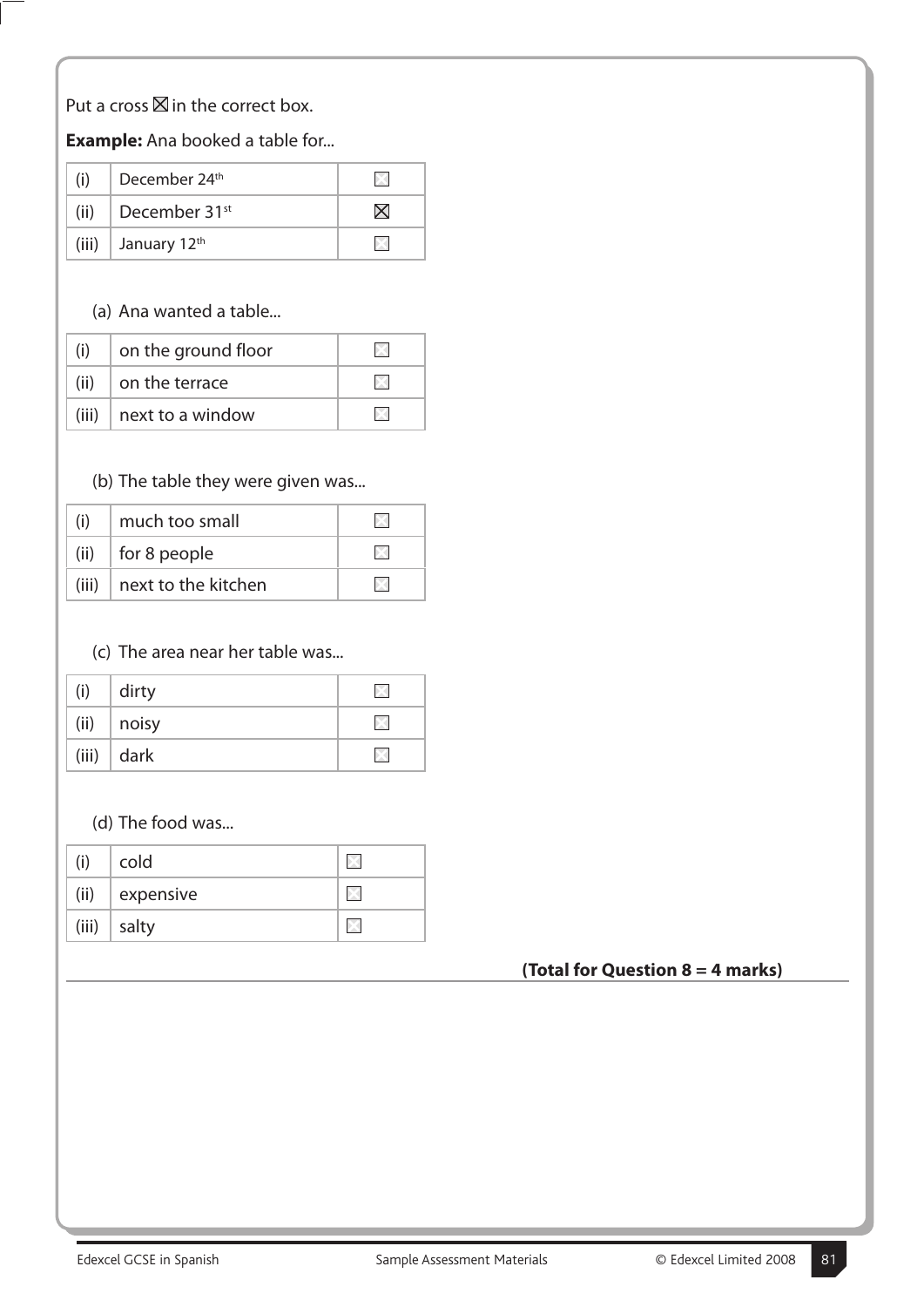| <b>Online booking services</b>                                                                                                        |                                                                                                                                                                               |                  |                                                          |  |
|---------------------------------------------------------------------------------------------------------------------------------------|-------------------------------------------------------------------------------------------------------------------------------------------------------------------------------|------------------|----------------------------------------------------------|--|
| 9 You read this booking confirmation.                                                                                                 |                                                                                                                                                                               |                  |                                                          |  |
|                                                                                                                                       |                                                                                                                                                                               | Fax:<br>Email:   | 0034 965 326 358<br>reservas@alicante.es                 |  |
| Oficina de Reservas de Alicante<br>De:                                                                                                |                                                                                                                                                                               |                  |                                                          |  |
| D. Jaime Rodero<br>A:                                                                                                                 |                                                                                                                                                                               |                  |                                                          |  |
|                                                                                                                                       | Confirmamos la reserva nº 378 en Torrevieja para los días 1 al 15 de agosto.                                                                                                  |                  |                                                          |  |
| <b>Precio:</b>                                                                                                                        | 3.000 €                                                                                                                                                                       |                  |                                                          |  |
| Situación:                                                                                                                            | Campo de golf La Marina                                                                                                                                                       |                  |                                                          |  |
| La villa incluye:                                                                                                                     | 4 dormitorios<br>$\bullet$<br>3 baños<br>$\bullet$<br>salón/comedor<br>$\bullet$<br>amplia cocina<br>$\bullet$<br>piscina<br>$\bullet$<br>garaje para dos coches<br>$\bullet$ |                  |                                                          |  |
| Gastos (todos incluidos en el precio)                                                                                                 | electricidad<br>agua<br>٠                                                                                                                                                     |                  |                                                          |  |
| Servicios extras (no incluidos en el precio actual):                                                                                  |                                                                                                                                                                               |                  |                                                          |  |
| Tarjeta/bono de golf para dos personas:<br>$\bullet$<br>Uso del teléfono fijo:<br>$\bullet$<br>Entrada al gimnasio/sauna<br>$\bullet$ |                                                                                                                                                                               | $10 \in$ por día | 1 € por día + coste de llamadas<br>1 € por persona y día |  |
| Por favor confirme la recepción de la reserva.                                                                                        |                                                                                                                                                                               |                  |                                                          |  |

Javier Artal Director de la Oficina de Reservas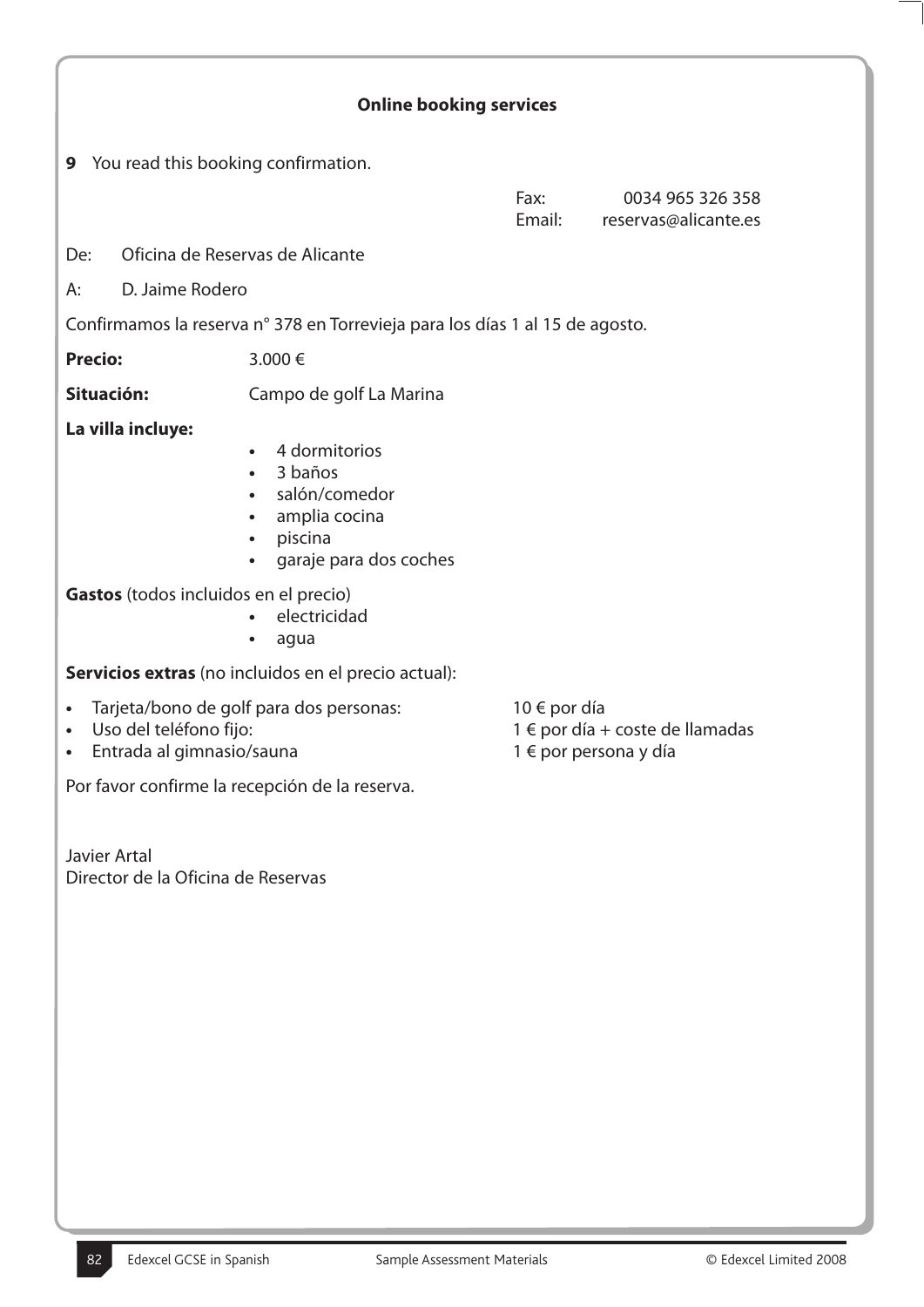|                      | June         | July                | August             |
|----------------------|--------------|---------------------|--------------------|
|                      | $\times$     | $\times$            | $\boxtimes$        |
| (a) Location         | at the beach | in the mountains    | near a golf course |
|                      | $\boxtimes$  | $\times$            | $\times$           |
|                      |              |                     |                    |
| (b) Facilities       | tennis court | swimming pool       | games room         |
|                      | $\boxtimes$  | $\times$            | $\times$           |
|                      |              |                     |                    |
| (c) Price includes   | electricity  | internet connection | gas                |
|                      | $\boxtimes$  | X                   | X                  |
|                      |              |                     |                    |
| (d) Additional costs | car hire     | telephone           | cleaning service   |
|                      | $\times$     | $\times$            | $\times$           |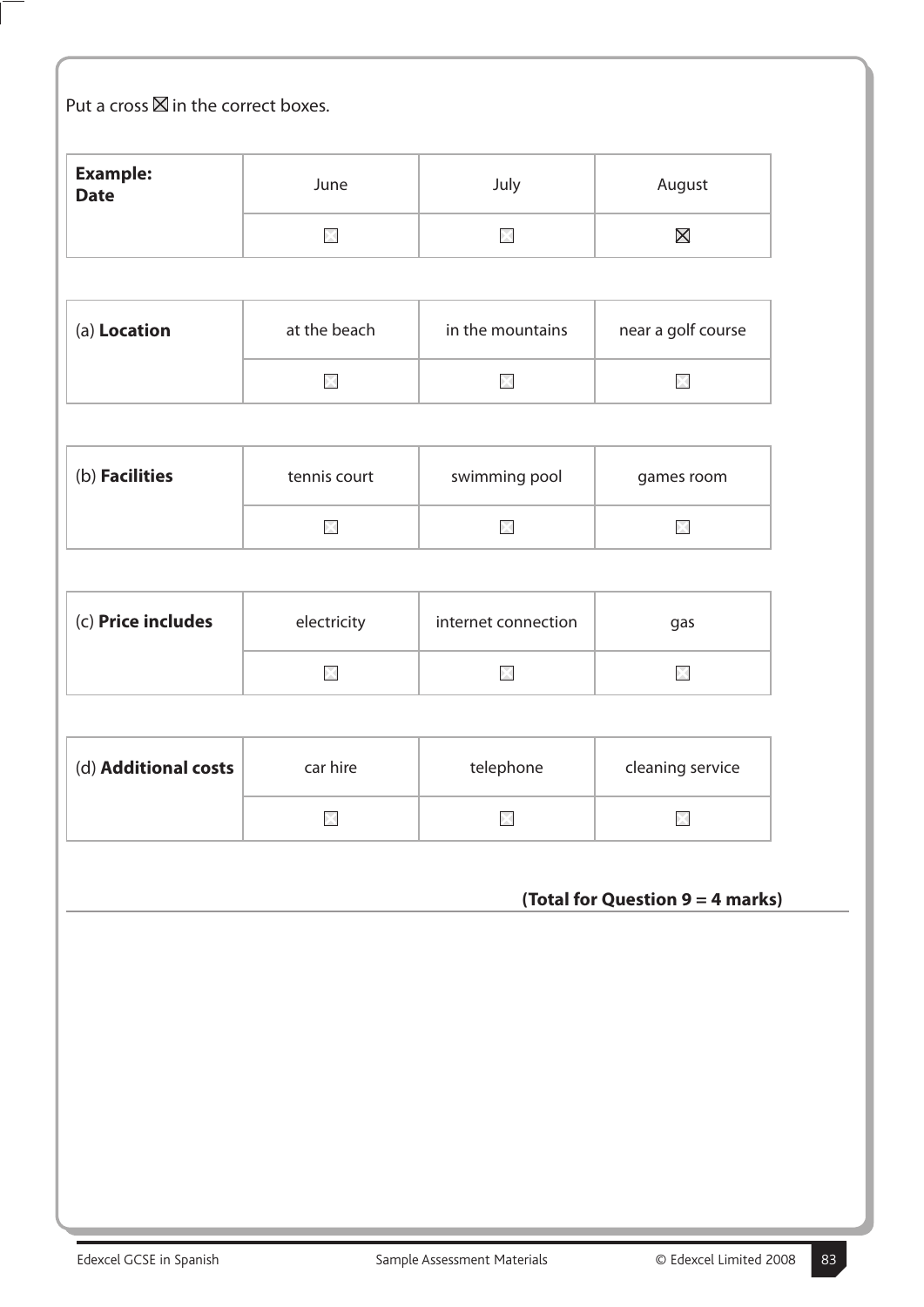#### **Curriculum vitae**



# **10 Read Benito's letter.**

Me llamo Benito Hernández. Nací el 13 de abril de 1994 en Salamanca.

Soy alumno del Instituto Público de Ciudad Rodrigo. Mi asignatura preferida es el arte.

Me encanta la fotografía y estoy haciendo una colección de fotos de los monumentos más importantes de Salamanca. También me encanta leer libros de historia.

Hice mis prácticas de trabajo en la biblioteca de Ciudad Rodrigo y me divertí mucho.

**Complete Benito's CV in English with information from his letter.**

|                        | <b>CURRICULUM VITAE</b> |                                   |
|------------------------|-------------------------|-----------------------------------|
| NAME:                  | Benito Hernández        |                                   |
| <b>DATE OF BIRTH:</b>  | 13.04.94                |                                   |
| <b>PLACE OF BIRTH:</b> | Salamanca               |                                   |
| (a) FAVOURITE SUBJECT: |                         | (1)                               |
| (b) INTERESTS/HOBBIES: |                         | (2)                               |
| (c) WORK EXPERIENCE:   |                         | (1)                               |
|                        |                         | (Total for Question 10 = 4 marks) |
|                        |                         | <b>TOTAL FOR PAPER = 40 MARKS</b> |
|                        |                         |                                   |

÷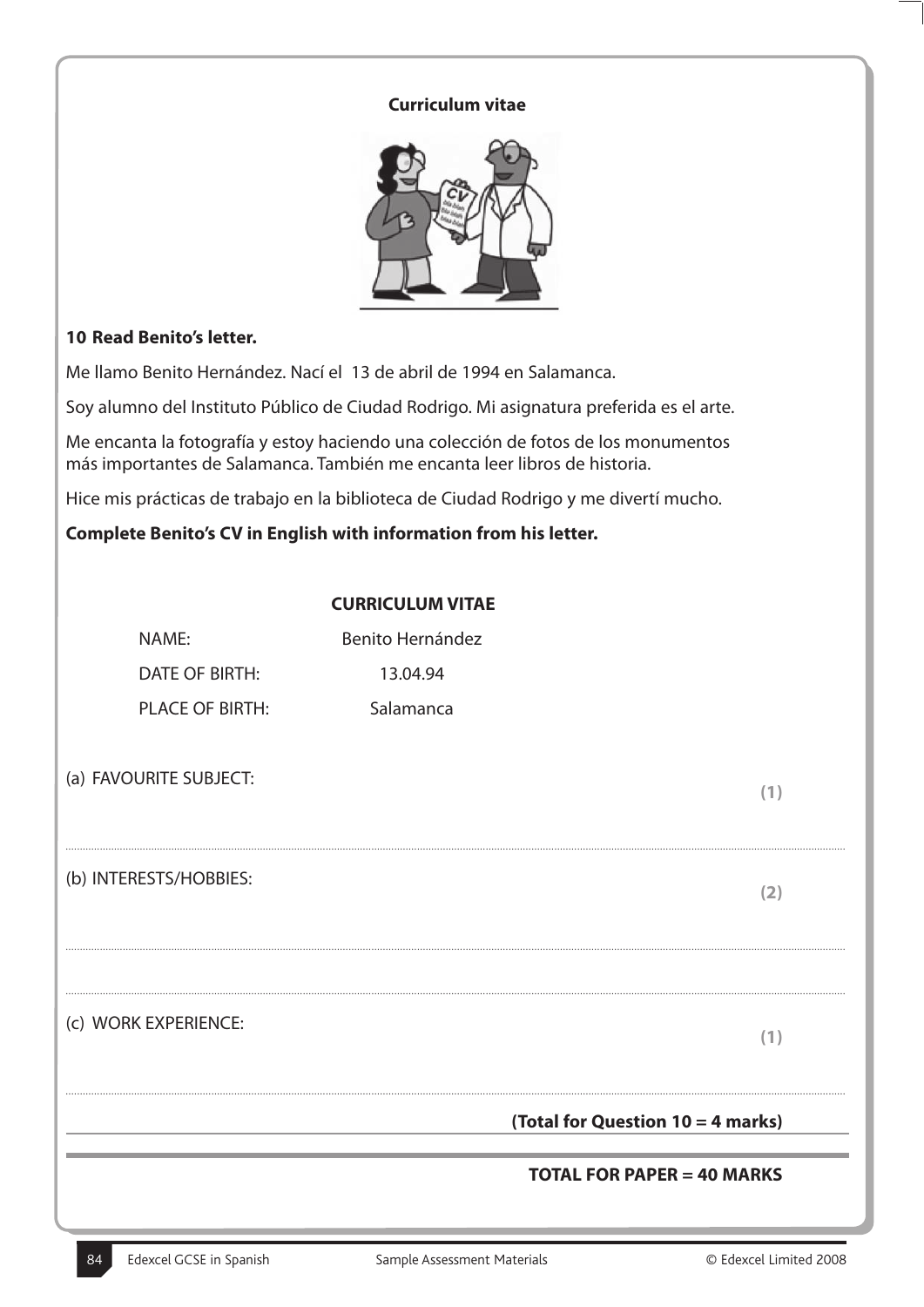**BLANK PAGE**